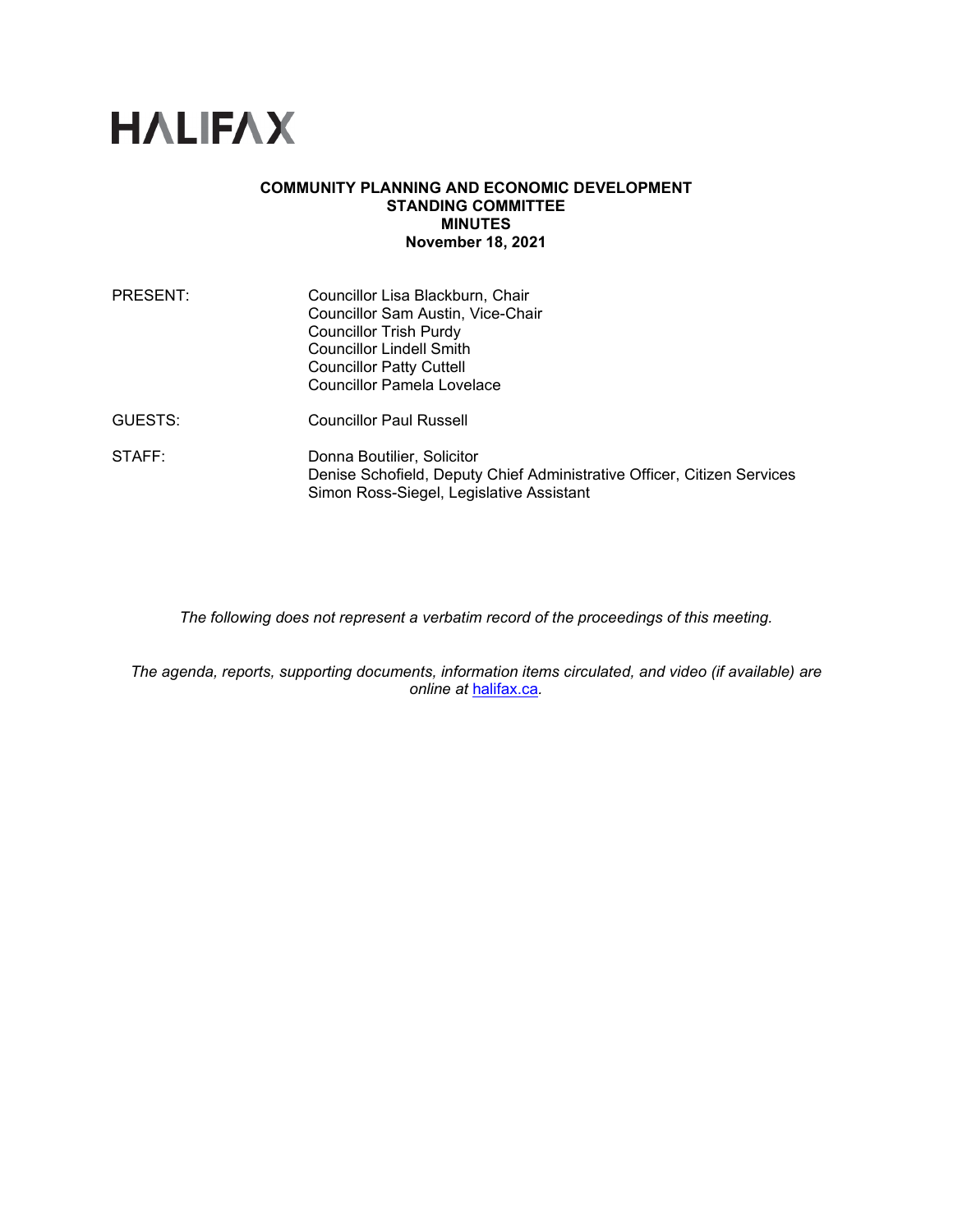*The meeting was called to order at 1:02 p.m. and adjourned at 2:07 p.m.*

# **1. CALL TO ORDER**

The Chair called the meeting to order at 1:02 p.m., in Council Chamber,  $3<sup>rd</sup>$  Floor City Hall, 1841 Argyle Street, Halifax.

# **2. APPROVAL OF MINUTES – September 29, 2021**

MOVED by Councillor Smith, seconded by Councillor Purdy

**THAT the special meeting minutes of September 29, 2021 be approved as presented.**

# **MOTION PUT AND PASSED.**

# **3. APPROVAL OF THE ORDER OF BUSINESS AND APPROVAL OF ADDITIONS AND DELETIONS**

Additions: None

Deletions: None

MOVED by Councillor Lovelace, seconded by Councillor Cuttell

**THAT the agenda be approved as presented.**

# **MOTION PUT AND PASSED.**

**4. BUSINESS ARISING OUT OF THE MINUTES – NONE 5. CALL FOR DECLARATION OF CONFLICT OF INTERESTS – NONE 6. MOTIONS OF RECONSIDERATION – NONE 7. MOTIONS OF RESCISSION – NONE 8. CONSIDERATION OF DEFERRED BUSINESS – NONE 9. NOTICES OF TABLED MATTERS – NONE**

**10. CORRESPONDENCE, PETITIONS & DELEGATIONS 10.1 Correspondence – None 10.2 Petitions – None**

**10.3 Presentations 10.3.1 French Village Seniors Exercise Loop** – Louisa Horne, Project Coordinator

The following was before the Standing Committee:

- A presentation request dated June 22, 2021
- A presentation dated November 18, 2021

Louisa Horne, Project Coordinator, and Ray Mattholie, Project Coordinator, provided the Standing Committee with a presentation on the French Village Seniors Exercise Loop project and answered questions of clarification from members of Standing Committee.

The Chair thanked Louisa Horne for the presentation.

# **11. INFORMATION ITEMS BROUGHT FORWARD – NONE**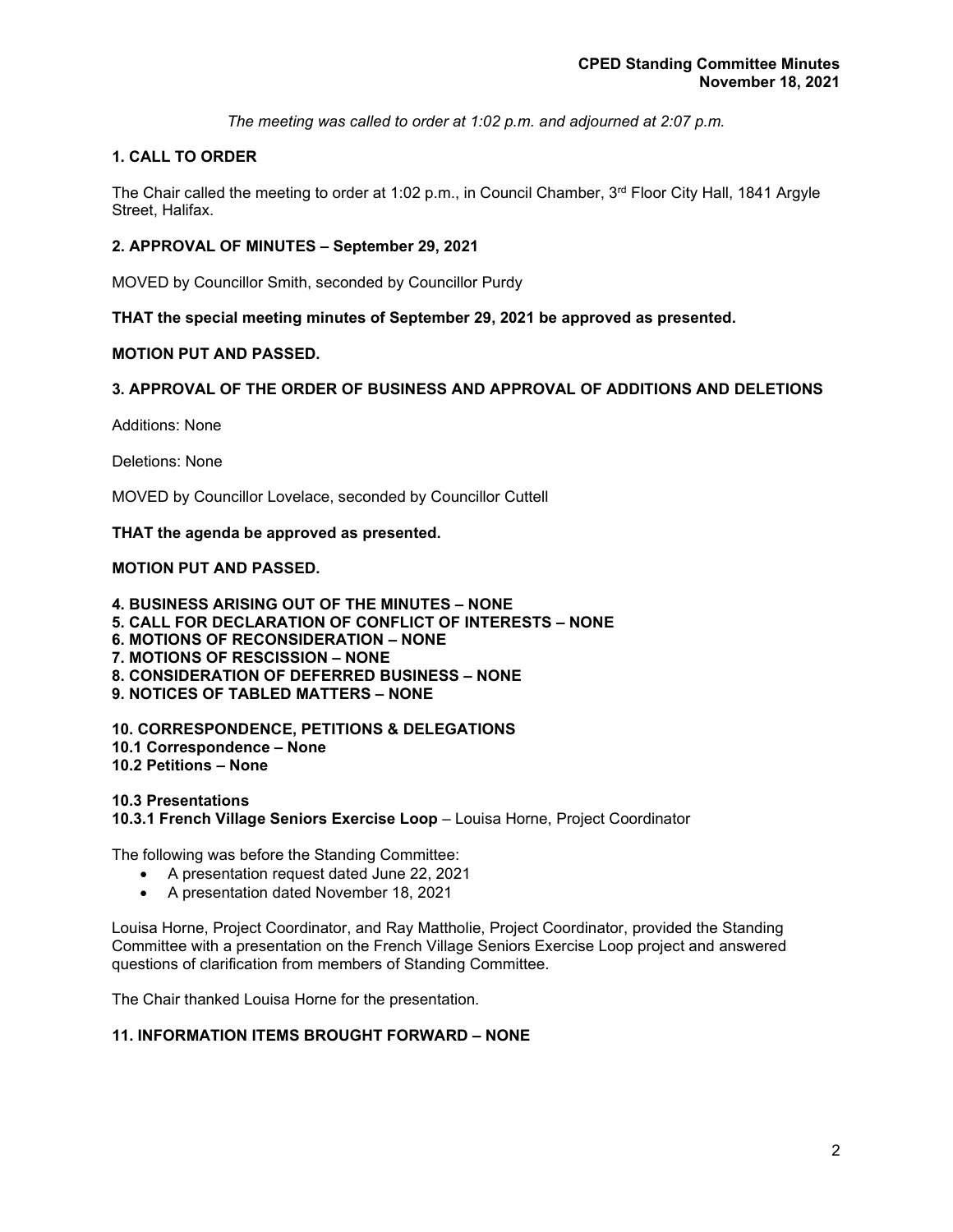# **12. REPORTS**

#### **12.1 STAFF**

#### **12.1.1 Youth Live Program Job Experience Update**

The following was before the Standing Committee:

• A staff recommendation report dated September 29, 2021

MOVED by Councillor Austin, seconded by Councillor Lovelace

**THAT Community Planning and Economic Development Standing Committee recommend that Regional Council:**

**1. Approve a new Youth Live job experience opportunity for a small-scale food service operation located at the Sackville Sports Stadium;**

**2. Direct the Chief Administrative Officer to give notice to terminate the Youth Live Enviro Depot lease at 947 Mitchell Street; and**

**3. Direct the Chief Administrative Officer to give notice to terminate the Enviro Depot operator's agreement with Divert Nova Scotia.**

Lee Moore, Manager of Youth Programs, and Paul Forrest, Manager of Youth Live Program, responded to questions of clarification from Standing Committee.

MOVED by Councillor Austin, seconded by Councillor Purdy

**THAT the motion be amended to add "4. Request a supplemental report on options to expand the Youth Live Program to additional locations, including one in the urban core. Options to consider for food service, but not limited to, include the Zatzman Sportsplex, Forum, and Public Gardens."**

#### **MOTION TO AMEND PUT AND PASSED.**

The motion now read:

**THAT Community Planning and Economic Development Standing Committee recommend that Regional Council:**

**1. Approve a new Youth Live job experience opportunity for a small-scale food service operation located at the Sackville Sports Stadium;**

**2. Direct the Chief Administrative Officer to give notice to terminate the Youth Live Enviro Depot lease at 947 Mitchell Street; and**

**3. Direct the Chief Administrative Officer to give notice to terminate the Enviro Depot operator's agreement with Divert Nova Scotia.**

**4. Request a supplemental report on options to expand the Youth Live Program to additional locations, including one in the urban core. Options to consider for food service, but not limited to, include the Zatzman Sportsplex, Forum, and Public Gardens.**

#### **MOTION AS AMENDED PUT AND PASSED.**

#### **12.1.2 2022 Community Planning and Economic Development Standing Committee Meeting Schedule**

The following was before the Standing Committee:

• A staff memorandum

MOVED by Councillor Lovelace, seconded by Councillor Cuttell

**THAT Community Planning and Economic Development Standing Committee approve the proposed 2022 Community Planning and Economic Development Standing Committee meeting schedule as outlined in the staff memorandum.**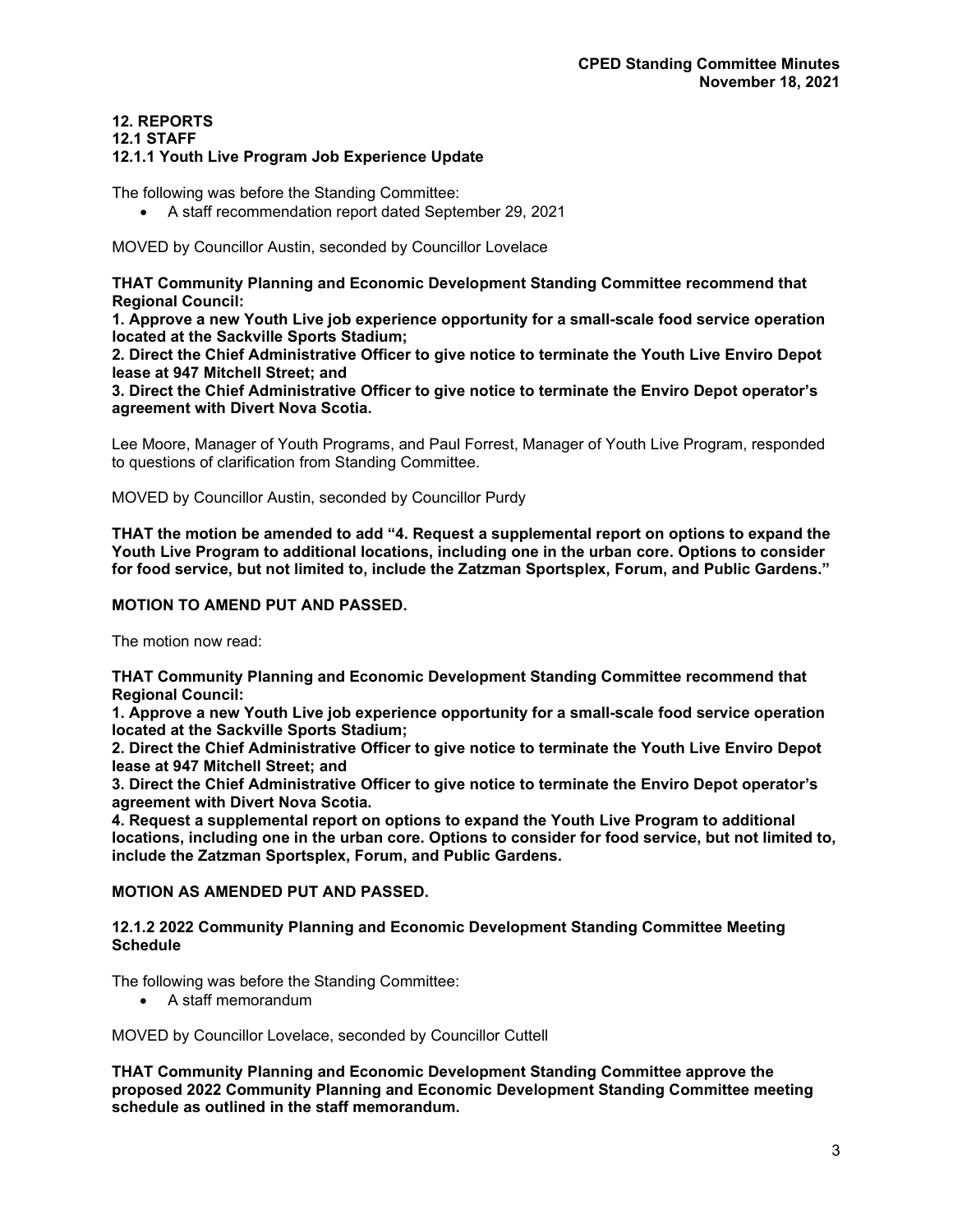Councillors noted that the proposed March meeting conflicts with the March Break, and the Legislative Assistant noted the meeting schedule would be adjusted to avoid the conflict. Several members noted that there have previously been challenges regarding overlapping meetings between Halifax Water Commission and the Standing Committee. The Legislative Assistant noted that the clerk's office will work to manage meeting and schedule conflicts.

# **MOTION PUT AND PASSED.**

#### **12.2 MEMBERS OF STANDING COMMITTEE – NONE 12.3 COMMUNITY DESIGN ADVISORY COMMITTEE – NONE 12.4 HERITAGE ADVISORY COMMITTEE – NONE**

# **13. MOTIONS**

**13.1 Councillor Cuttell – Urban, Suburban, and Rural Settlement Classifications**

MOVED by Councillor Cuttell, seconded by Councillor Lovelace

**THAT Community Planning and Economic Development Standing Committee request a staff report to define and provide rationale for urban, suburban, and rural settlement classifications; conduct an internal review of how these settlement classifications are used across HRM strategies and policies including planning, transit, sewer and water, and taxation; provide a jurisdictional review of how other municipalities define and apply settlement classifications; and provide a recommendation for a standard use of these terms within HRM.**

Councillor Cuttell spoke to the Standing Committee about the motion.

Councillor Lovelace proposed that the motion be amended to add wording to specify the jurisdictional review should include similarly sized population and/or geography of municipalities. As provided for in section 53 (2) of Administrative Order One, Respecting the Procedures of the Council, the amendment was accepted as friendly.

The motion as amended now read:

**THAT Community Planning and Economic Development Standing Committee request a staff report to define and provide rationale for urban, suburban, and rural settlement classifications; conduct an internal review of how these settlement classifications are used across HRM strategies and policies including planning, transit, sewer and water, and taxation; provide a national jurisdictional review of similar sized population and/or geography of how municipalities define and apply settlement classifications; and provide a recommendation for a standard use of these terms within HRM.**

# **MOTION PUT AND PASSED.**

**14. IN CAMERA (IN PRIVATE) – NONE 15. ADDED ITEMS – NONE**

#### **16. NOTICES OF MOTION – NONE**

#### **17. PUBLIC PARTICIPATION**

The Chair called three (3) times for any members of the public wishing to address Standing Committee and there were none.

#### **18. DATE OF NEXT MEETING – December 16, 2021**